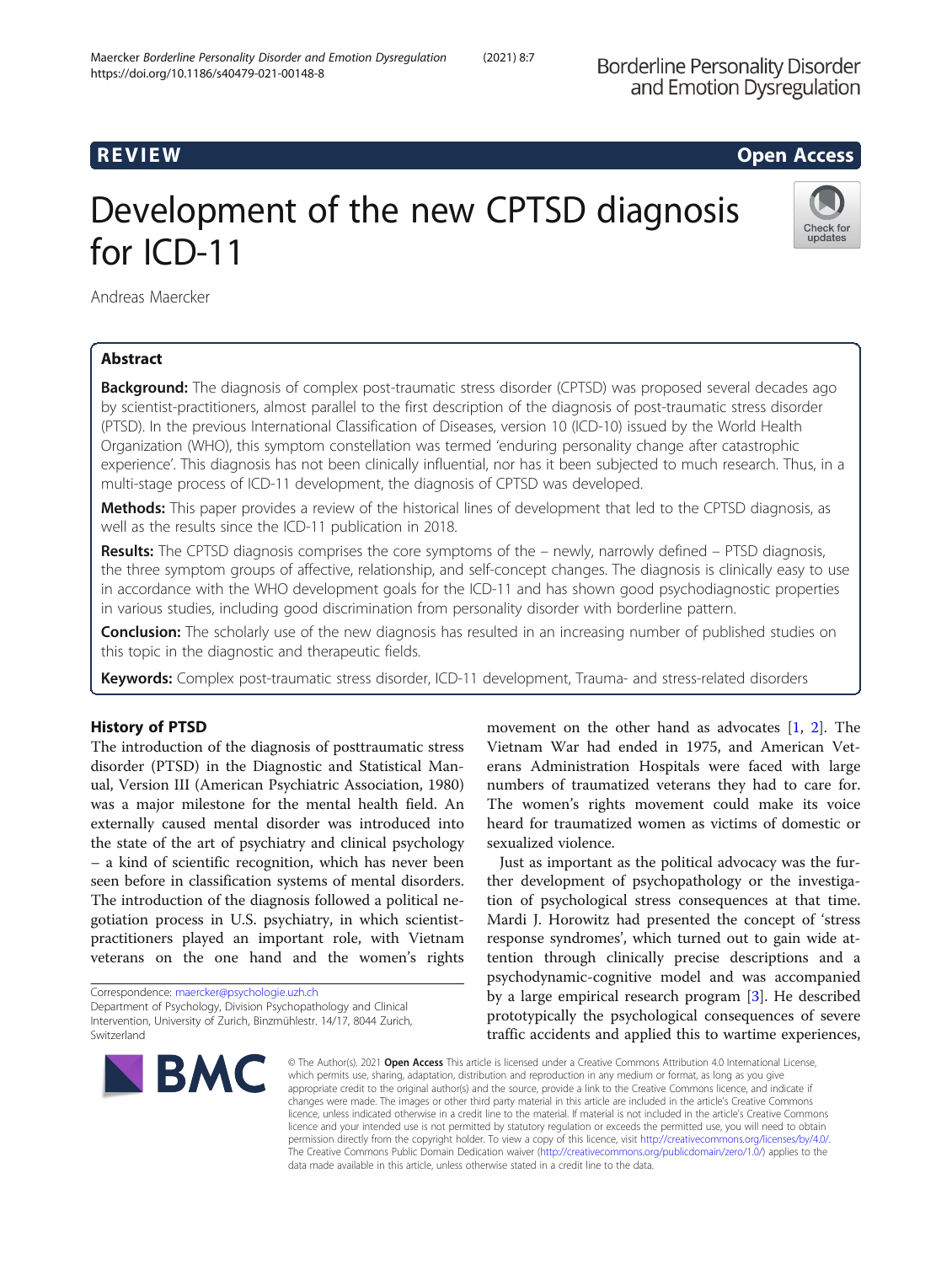concentration camp imprisonment, rape, and lifethreatening medical conditions. As core symptom groups, he depicted intrusions and avoidance, followed by negative cognitive and mood changes such as guilt and shame. This research-based and operationalized approach laid the scientific foundation for PTSD as a new disease entity [\[3](#page-2-0)].

## Prehistory of complex PTSD

In a milestone book, Judith Lewis Herman [\[4\]](#page-3-0) summarized her clinical research with (female) victims of domestic and sexualized violence, including child sexual abuse. She proposed a new diagnosis, which she called complex post-traumatic stress disorder (CPTSD). This diagnostic proposal had six symptom groups: Disturbance of affect regulation, alterations of consciousness, disturbed selfperception, disturbed perception of the offender, relationship problems, and changes in the value system. At the same time, Herman [\[4](#page-3-0)] described a therapeutic framework approach that distinguishes three phases: security, remembering and grieving, and reconnection.

With a group of mainly child and adolescent psychiatrists and psychologists, van der Kolk [[5\]](#page-3-0) developed the concept of 'Developmental Trauma Disorder' (DTD) and proposed it for introduction into the to be developed DSM. For children and adolescents, it was proposed as a definition that "multiple or chronic exposure to one or more forms of developmentally adverse interpersonal trauma" ( $[5]$  $[5]$ , p. 405) leads to a pattern of psychopathological changes. This is described as a "triggered pattern of repeated dysregulation in response to trauma cues [...], persistently altered attributions and expectancies [...], (and) functional impairment  $\lbrack ... \rbrack$ " ([[5\]](#page-3-0), p. 405). The DTD concept has been empirically investigated in several international studies, which led to a mixed picture of the validity and usefulness of this approach  $[6]$  $[6]$ .

The concept of 'Disorders of Extreme Stress-Not otherwise specified' (DESNOS) was developed in parallel for the appendix of DSM-IV (2003) with research diagnoses [[7\]](#page-3-0). The operationalization largely followed Herman's theoretically formulated CPTSD model [[4\]](#page-3-0): Symptoms of affect dysregulation, dissociation, somatization, altered self-perception, altered relationships, and altered sustaining beliefs. It is still not entirely clear why research on DTD and the DESNOS concept did not lead to the inclusion of these diagnostic concepts, in the presented or modified form, in the DSM-5 in 2013. Resick et al. [[8](#page-3-0)] concluded that there would still be too few empirical studies on these concepts that would provide the necessary validations of the concept. Thus, the internal coherence of the DESNOS concept had been considered insufficient by several studies ([e.g., [[9](#page-3-0)]).

Enduring personality change and further preparatory work In 1990, the PTSD diagnosis was first officially recognized in the International Classification of Diseases, 10th version (ICD-10: Word Health Organization, 1990). In addition to PTSD, the chapter on 'Disorders of adult personality and behaviour' included the diagnosis 'Enduring personality change after catastrophic experience' (EPCACE: ICD-10 code F62.0). This disorder concept was based on the diagnostic proposal of a 'concentration camp syndrome' by Leo Eitinger [[10\]](#page-3-0). However, this narrower model was abandoned in favor of a more general formulation. EPCACE was symptomatically defined in the ICD-10 research criteria by a persistent hostile or suspicious attitude towards the world, social withdrawal, a persistent feeling of emptiness or hopelessness, but not with the full core symptoms of PTSD.

EPCACE had, however, received minimal attention in the expert literature. One particular criticism concerned the lack of specificity of its criteria and the difficulty of using broadly defined sets of criteria in practice [\[11\]](#page-3-0). Not a single study or case report was devoted to this disorder in connection with childhood abuse or sexual violence.

To solve the basic psychometric validity problems of the assessments for complex presentations of trauma sequelae, Briere et al. [\[12\]](#page-3-0) developed the Trauma Symptom Inventory as a self-report. The Trauma Symptom Inventory contained broad areas (ten symptom clusters and socalled validation scales) of possible trauma consequences and was examined in many samples of child abuse/maltreatment or sexual violence survivors. The results obtained with this instrument using elaborate methodology were used to formulate the ICD-11 definition of Complex PTSD. In particular, these data showed that patients with complex trauma episodes not only experienced affective, relationship, and self-image problems, but also showed the core symptoms of 'classic' PTSD, i.e. intrusions, avoidance, and hyperreactivity ([e.g.,  $[13]$  $[13]$  $[13]$ ).

A further milestone along the way to the current CPTS D formulation was the expert survey of the International Society for Traumatic Stress Studies on best practice treatment of Complex PTSD, in which 50 international experts were interviewed [[14](#page-3-0)]. The results showed a preference for sequential treatment, a primary focus on coping skills (including emotion regulation interventions), and on the narration of trauma memory (using various therapeutic techniques). Thus, despite the existence of very few randomized therapy studies, a basic consensus on the most important therapeutic goals was documented.

## The ICD-11 process

The WHO had set the goal to increase the clinical utility of all diagnoses in the new ICD-11 (published in 2018), which was mainly to be achieved by the lowest possible number of core symptoms. This should enable clinicians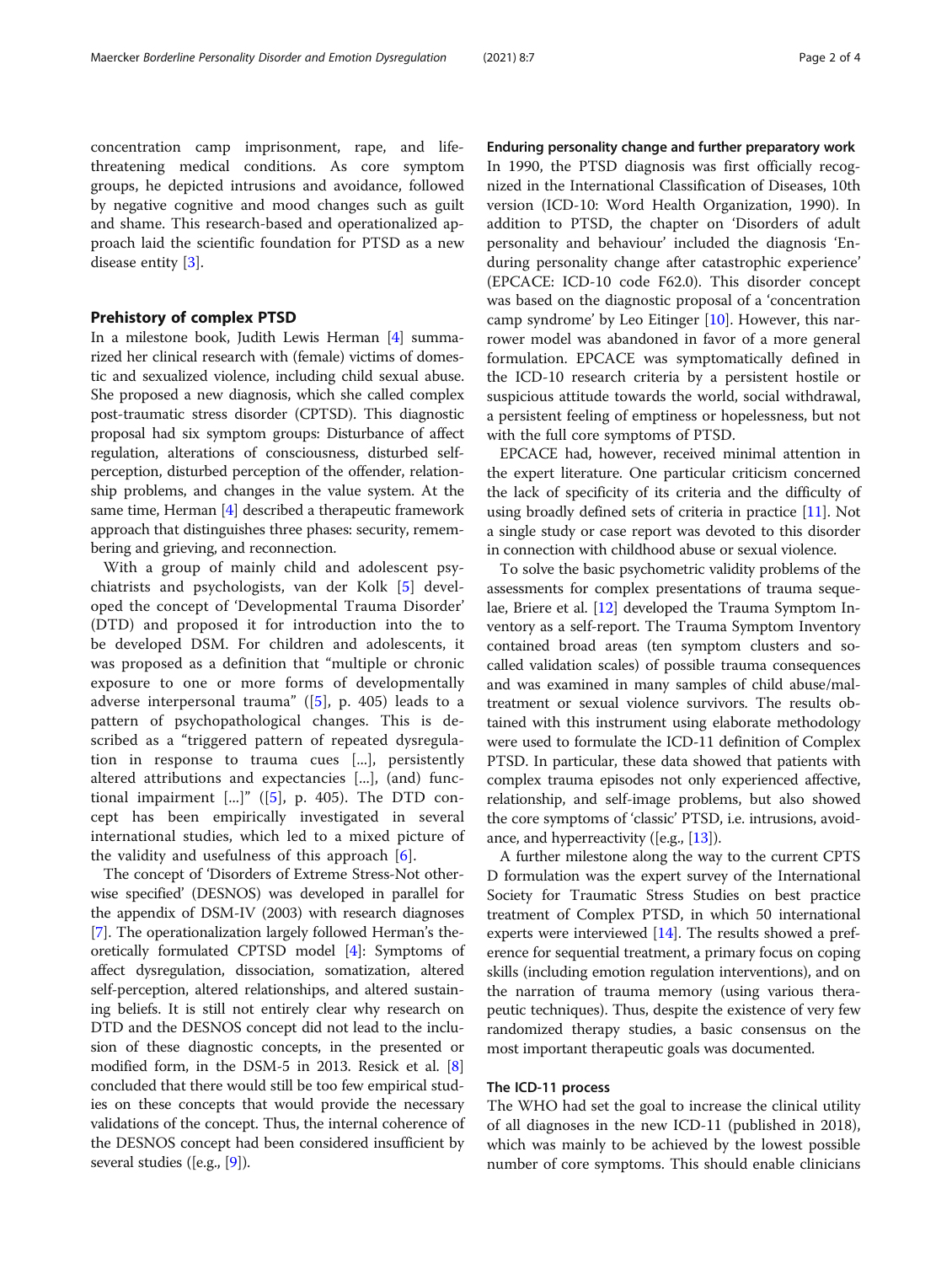<span id="page-2-0"></span>in all parts of the world to use the diagnosis as easily as possible. In addition, new diagnoses should only be introduced if there is sufficient clinical knowledge for specific therapies. The working group for diagnoses in the area of 'Specific Stress-related Disorders', which was composed of members from all continents and various NGOs, decided that the PTSD diagnosis established since 1980 should be complemented by a sibling diagnosis, the complex PTSD diagnosis. This replaces the previous EPCACE diagnosis.

The core symptoms of classical PTSD have been narrowed down and are now: Re-experience in the present, avoidance of traumatic reminders, and a sense of current threat. These three symptom groups are also part of the CPTSD diagnosis. In CPTSD there are three additional symptom groups that can be summarized as disturbances in self-organization: Emotion regulation difficulties (e.g., problems calming down), relationship difficulties (e.g., avoidance of relationships) and negative self-concept (e.g., beliefs about the self as a failure) [\[15\]](#page-3-0).

The work of the WHO work group included conducting several clinical field studies on the new concepts. First, validity aspects of the diagnoses were investigated in comparison to the previous diagnoses in an international casecontrolled field study. It was found that the new CPTSD diagnosis with 83% inter-rater agreement was more correctly assessed by clinicians than EPCACE with 65% interrater agreement [\[16](#page-3-0)]. Subsequently, field studies in 13 countries with 340 clinicians and 1806 patients were conducted to verify the agreement of the evaluators. Here, the CPTSD diagnosis had a mean kappa = .56  $[17]$  – which led to a further optimization of the narrative definition in the WHO Clinical Guidelines. As a result, in a subsequent web-based clinical study it was in the top group of several diagnoses for correct diagnosis (percentage of diagnostic accuracy) [\[18\]](#page-3-0).

Of course, at all stages of the development of the CPTS D diagnosis in ICD-11, clinical differentiation from borderline personality disorder (BPD) played a role. In the meantime, some research exists that provides information on this distinction and point to the treatment implications of these differences, e.g. [\[19\]](#page-3-0). While the self-image of patients with BPD changes abruptly between exaggeratedly negative and exaggeratedly positive self-perceptions, in CPTSD it remains persistently negative. In BPD, the relationship difficulties show up with rapid relationship initiation and an up and down of idealization and devaluation of the partners, while CPTSD patients avoid or break off relationships in times of strong general stress. The two diagnoses also differ in terms of suicidal tendencies: In BPD, these suicidal tendencies occur together with selfharming behaviour and thus become a primary therapeutic goal, while in CPTSD the frequency and intensity of these problems is lower.

In the meantime, an international consortium of researchers and clinicians has developed a measurement tool—both a self-rating version and a clinician-assessment version—that assesses diagnosis and severity ([www.](http://www.traumameasuresglobal.com) [traumameasuresglobal.com\)](http://www.traumameasuresglobal.com). Validated versions of the self-rating version are already available in different languages, while the validation of the clinician assessment in different languages is still in progress (see above website).

## Conclusion: strengthening CPTSD research

Since the publication of the beta version of the CPTSD definition by the ICD-11 working group  $[15]$ , there has been a boom in research on this new diagnosis, especially in diagnostic and prevalence research. A PubMed® search in titles (search terms: [complex post-traumatic stress disorder or complex PTSD or CPTSD]) resulted in nine publications for 2014, which increased over all years (e.g., 2016: 16; 2018: 28; 2020: 31 so far). Reviews are available on the validity aspects of the CPTSD diagnosis – also in distinction to classic PTSD [[20\]](#page-3-0) and evidence-based treatment options [[21\]](#page-3-0). It is obvious that research into the bio-psycho-social-cultural conditions of the disorder should be intensified, and this will certainly happen more intensively in the coming years.

## Acknowledgments

None.

#### Author's contributions

A.M. drafted and wrote the entire manuscript. The author read and approved the final manuscript.

#### Author's information

Andreas Maercker, PhD, MD is professor and chair of psychopathology and clinical intervention at the Department of Psychology, University of Zurich. He has been working in the field of PTSD and related disorders since 1990. From 2011 to 2019 he led the working group for the revision of the chapter on "Disorders specifically related to stress" in the revision process of the ICD of the WHO.

### Funding

None.

# Availability of data and materials

N.A.

### Ethics approval and consent to participate

N.A.

#### Consent for publication

N.A.

#### Competing interests

None.

## Received: 23 November 2020 Accepted: 25 January 2021 Published online: 01 March 2021

#### References

- 1. Young A. The harmony of illusions: inventing post-traumatic stress disorder. Princeton: Princeton University Press; 1997.
- 2. BWsHB C. Our bodies, ourselves: a book by and for women. New York: Simon & Schuster; 1973.
- 3. Horowitz MJ. Stress response syndromes. New York: Aronson; 1976.